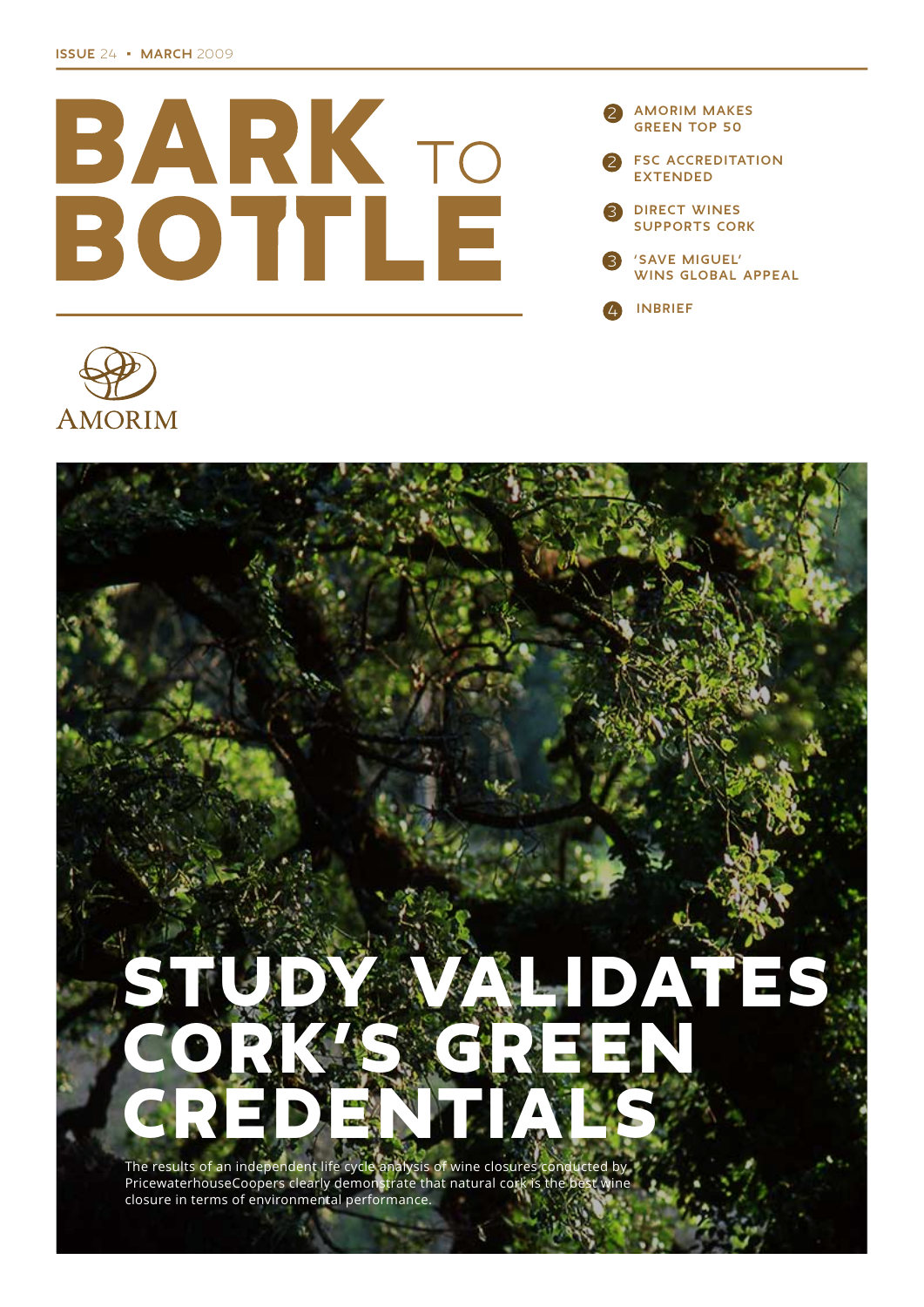

# **STUDY VALIDATES CORK'S GREEN CREDENTIALS**

**The results of an independent life cycle analysis of wine closures conducted by PricewaterhouseCoopers clearly demonstrate that natural cork is the best wine closure in terms of environmental performance.**

The year-long study found that CO2 emissions — a key factor in global warming — resulting from the life cycle of a screwcap are 24 times higher than those from a natural cork stopper, while a plastic stopper is responsible for 10 times more CO2 than a natural cork.

"Corticeira Amorim commissioned an environmental impact assessment on the main products we manufacture, including natural cork wine stoppers," said chairman and CEO António Amorim.

"Our objectives were to identify opportunities to improve the environmental performance of cork stoppers and provide the wine industry with detailed figures in relation to the full environmental impact of different closures.

The research results highlight the environmental benefits of natural cork stoppers over alternatives."

The study found that CO2 emissions during the life cycle (production, transport, associated packaging and end of life) of 1000 cork stoppers amounts to 1,533g of carbon dioxide equivalent (CO2e) over 100 years, while the figure for plastic stoppers is 14,833g of CO2e per 1000 stoppers and for screwcaps 37,172g of CO2e per 1000 stoppers.

The figures include allowance for transporting closures to the UK market for bottling. Under this model, cork stoppers are transported from Portugal, plastic closures from Belgium and screwcaps from France. The figures also account for the use of a PVC capsule that typically covers the top of a bottle sealed with a natural cork or synthetic closure.

The study included analyses of seven key environmental indicators: the emission of greenhouse gases; consumption of non-renewable energy; consumption of water; contribution to the acidification of the atmosphere; contribution to the deteriorationoftheozonelayer;contribution

to eutrophication (nutrient build-up); and production of solid waste.

Cork stoppers emerged as the best alternative against six indicators and were placed second, behind aluminium closures, in relation to water consumption.

The PricewaterhouseCoopers study underwent a critical review by three independent entities, including a life cycle analysis expert, and was conducted in line with ISO 14040 and 14044 standards. Under these standards, the least favourable scenario for the promoter of the study (Corticeira Amorim) was taken at all times.

In addition, the analysis did not consider the environmental impacts associated with the process of transforming aluminium into screwcaps and raw materials into plastic stoppers.

In 2006 and 2007 Corticeira Amorim prepared sustainability reports that highlighted the crucial role of cork forests in carbon dioxide retention, preserving biodiversity and combating desertification as well as the role of cork manufacturing in sustainable development.

Mr Amorim said commissioning the life cycle analysis added to the company's strong knowledge-base on sustainability issues relating to its products.

"Many sectors of the global wine industry are working hard to reduce their environmental impact and this study again highlights the role that natural cork can play in that process," he said.

"Natural cork is the only closure option for winemakers, distributors and retailers that want to minimise their carbon footprint and adopt best practices in relation to environmental performance. We are their natural CO2 retention partner in these efforts."

 *The 2008 PricewaterhouseCoopers life cycle analysis report and a summary presentation are available at www.corkfacts.com and www.amorim.com*

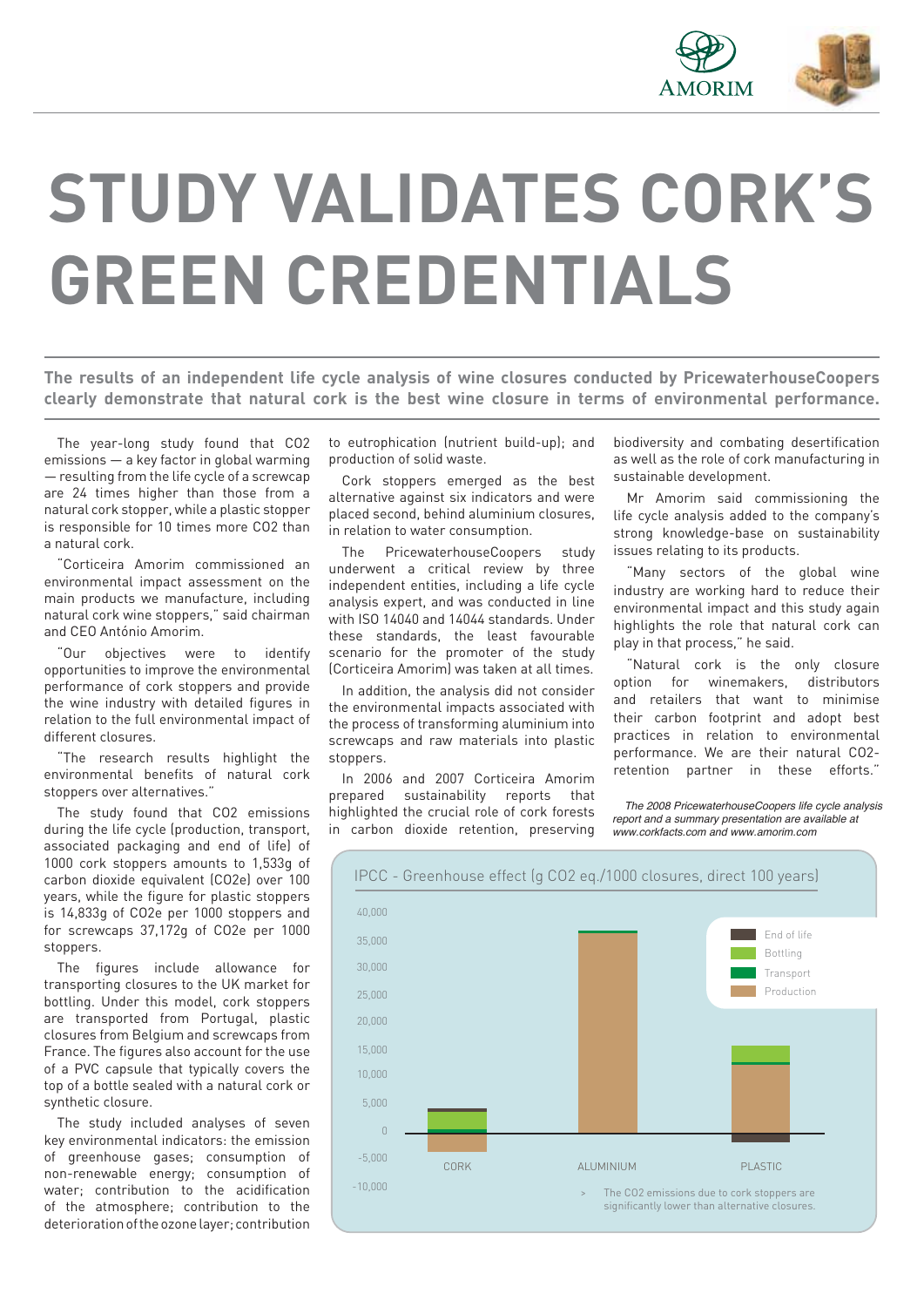

## **AMORIM MAKES GREEN TOP 50**

Amorim is the only closure supplier in a global 'top 50' ranking of companies with strong environmental influence, released by major UK drinks trade publication 'the drinks business'.

The world's leading natural cork producer was acknowledged for "its commitment to forest preservation, biodiversity and land stewardship through its analysis of stopper materials and their environmental footprint".

Amorim also won praise for "promoting the green benefits of cork and working with the WWF on Forestry Stewardship Certification".

'The drinks business' highlighted the hundreds of thousands of website 'hits' on Amorim's international 'Save Miguel' campaign and the thousands of virtual cork oaks planted by members of the public as a result of the internet-based promotion.

Amorim ranked 25 on 'The Green List',

which made its debut in the publication's January 2009 edition.

The criterion for securing a place was the extent to which a company influenced the public on green issues. As a result, retailers dominated the highest rankings with the UK's Tesco taking out the number one spot, followed by US-based Wal-Mart and French international retailer Carrefour.

Corticeira Amorim's chairman and CEO António Amorim said he was pleased that Amorim had received this important trade recognition for its commitment to the environment.

"This report acknowledges a number of organisations that are working hard to reduce their environmental impact and in the process are influencing consumers on green issues," he said.

"We are pleased Amorim has been ranked amongst them and were delighted to see several Amorim customers acknowledged for their green credentials."

Among the leading international wine companies named on 'The Green List' were Torres, Foster's, Concha y Toro, Constellation Brands, Vranken-Pommery Monopole, Freixenet, Diageo and Pernod Ricard.

For further information on Amorim's green credentials visit www.corkfacts.com



## **FSC ACCREDITATION EXTENDED**

Amorim continues to build on its Forest Stewardship Council (FSC) accreditations under the stringent Rainforest Alliance Smartwood Program with four cork processing business units and two sales operations now holding 'chain-of-custody' certification.

Recently Amorim Cork America and Amorim Cork South Africa became the first sales companies to receive the prestigious acknowledgement for their positive environmental practices.

The four certified business units in Portugal include two main units in raw materials, the cork stoppers unit and another in cork composites.

The Forest Stewardship Council is a nonprofit organisation devoted to encouraging the responsible management of the world's forests. It sets standards that ensure forestry is practiced in an environmentally responsible, socially beneficial and economically viable way.

"FSC certification means we must operate under a very strict set of environmental standards that ensure our cork products are manufactured according to a prescribed chain of custody that begins in the forest and continues until the closure is sold to

the winemaker," said Daryl Eklund, general manager of Amorim Cork America.

"It gives our customers confidence that the natural corks they buy from us come from solid, sustainable practices where cork forests are protected and where workers are appreciated for their knowledge and craft."

Amorim has also joined forces with retail chain Woolworths in South Africa to offer wines closed with natural cork harvested from FSC-certified forests. Natural corks



branded with the FSC logo can be found in Woolworths' range of organic wines throughout the Republic.

Ivan Oertle, from Woolworths' wine and beverage buying department, said procuring South Africa's first FSC corks was part of the company's 'Good Business Journey'.

"Woolworths has committed to sourcing all its wood-based packaging materials such as cork — from certified sustainable sources," said Mr Oertle.

In addition to the significant improvement in the quality of cork in recent years, Mr Oertle pointed to the positive environmental role that gives cork an edge over other closures.

"Cork is a natural material that has been used for thousands of years to seal wine containers and it has a great performance record," he said.

"Factors such as cork's low carbon footprint and certified sustainability are very much part of our Good Business Journey. Using FSC corks underscores our commitment to responsible business practices, which we want our customers to be part of, as well as helping to change the way people buy and use materials in general."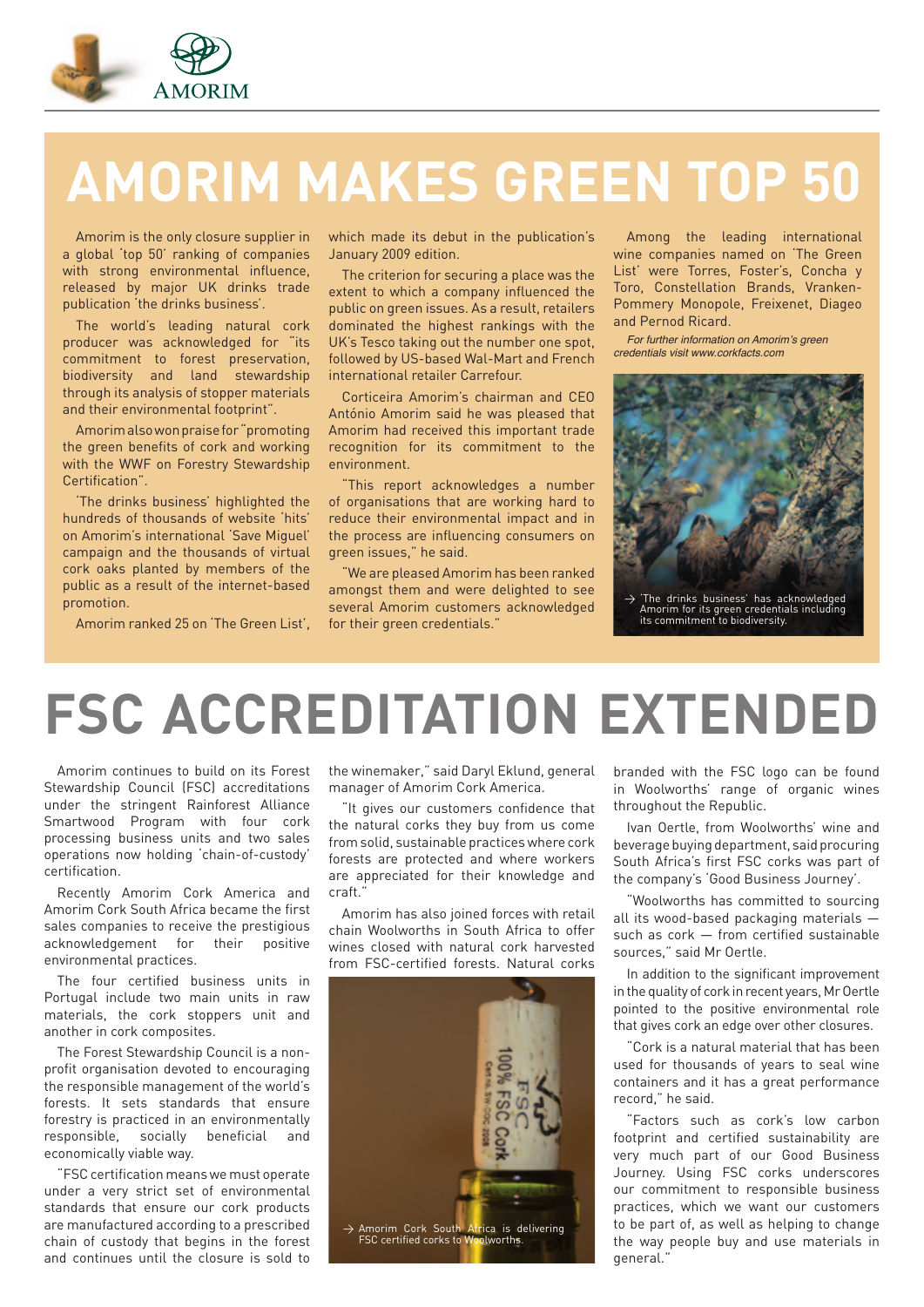



### **DIRECT WINES SUPPORTS CORK**

Direct Wines, the world's largest independent wine merchant, has entered into a partnership with Amorim that will see dozens of new cork oaks planted each year in Portuguese forests.

Amorim will plant the cork oaks on behalf of Laithwaites — one of several Direct Wines brands — in a move that underscores the United Kingdom-based wine merchant's commitment to the use of natural cork.

"We are really pleased to be starting this initiative with Amorim," said Laithwaites chairman Tony Laithwaite.

"We have had a successful working partnership with them for over a decade and setting up this scheme will see us help them preserve cork oak trees that stretch throughout seven different countries in two continents."

As part of the partnership Laithwaites has installed recycling bins at its outlets throughout the UK to collect used corks. Amorim will use the corks to produce a myriad of products, ranging from ecofriendly flooring to designer shoes.

Both the tree planting and cork recycling initiatives emphasise the contribution the wine industry can make to the protection and maintenance of the Western Mediterranean cork forests.

"I congratulate Tony Laithwaite for his leadership on such a crucial issue," said Carlos de Jesus, Amorim's director of marketing and communications.

"Mr Laithwaite has long understood that cork and wine make sense together, not just because of tradition or complex wine technicalities, they also materialise the kind of sustainability balance that everybody is now talking about."

### **'SAVE MIGUEL' WINS GLOBAL APPEAL**

An innovative educational campaign promoting the environmental qualities of cork oak forests and natural cork products has quickly secured a strong global presence.

Launched by Amorim in Australia last August the 'Save Miguel' campaign which features an educational website and online video presented by Hollywood actor Rob Schneider — spread rapidly, reaching thousands of consumers worldwide.

In just three months, the online video content associated with the campaign was viewed more than 450,000 times.

The Save Miguel website (www. savemiguel.com) attracted 50,000 unique visitors in its first month online. It continues to attract strong support, averaging 5000 unique visitors a month to take the total to-date to more than 85,000.

At the same time, a FaceBook group has attracted more than 4000 members — strangers united over the internet by their support for natural cork. Dozens of blogs all over the world have established links to Save Miguel content and interest in the campaign continues to build.

In the Save Miguel video, Rob Schneider embarks on a quest to find 'Miguel' and save him. Following an amusing journey he discovers that Miguel is in fact a mature cork oak tree, deep in the heart of the Portuguese forests.

"The video might be light-hearted but it has a serious message about climate change," said Carlos de Jesus, Amorim's director of marketing and communications.

"The educational component of this campaign is designed to inform consumers of the social, environmental and economic benefits of using cork products, and in particular the positive impact of purchasing wine with natural cork closures."

Environmentalists argue that a decline in cork manufacturing — which could result from an increase in the use of alternative wine closures — would jeopardise the future of cork forests and lead to a loss of habitat and increased emissions of CO2.

It is estimated that the cork oak forests of the Mediterranean basin help offset a massive 10 million tonnes of CO2 every year, making them a significant carbon sink.

The forests also support a great natural biodiversity and prevent soil degradation across large areas of Portugal, Italy, Spain and North Africa.

The production of cork wine stoppers creates thousands of jobs and it has been estimated that more than 100,000 people in the Mediterranean depend directly and indirectly on the cork industry.

"Natural cork is the only wine closure that is truly environmentally friendly renewable, recyclable and biodegradable, it also plays an important role in carbon dioxide retention," Mr de Jesus said.

"And with the global wine industry placing greater emphasis on environmental sustainability Amorim, as the world's leading cork producer, can play an important supportive role in those endeavours."

For more information on the Save Miquel campaign visit www.savemiquel.com